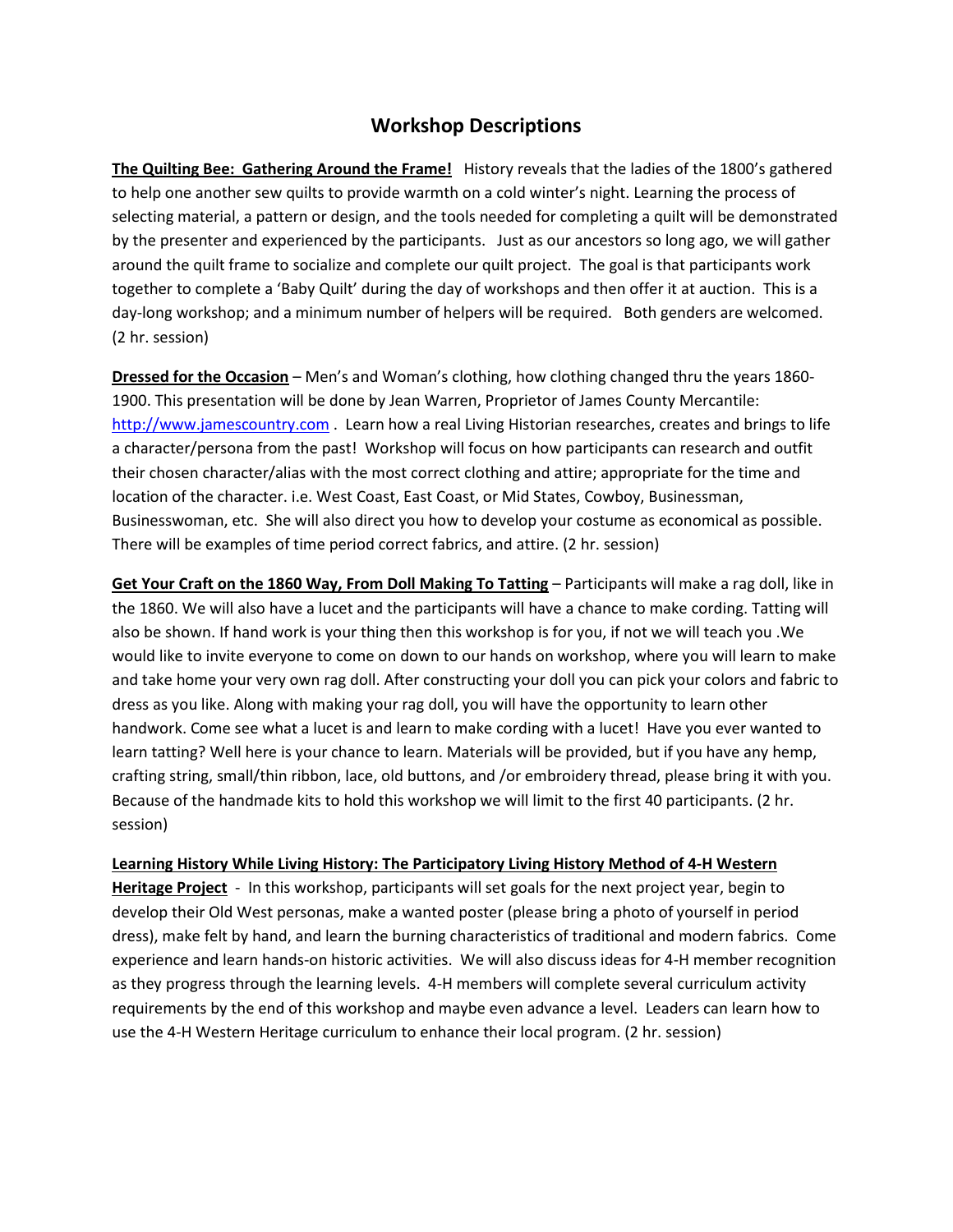**Old Time Basket Weaving** – Participants will learn the art of basket weaving through the weaving of a Cape Cod Blueberry basket. The basket will have a Shaker-style square bottom with carved and notched oak basket handle. The instructor will have all materials prepared and will teach the class beginning weaving techniques, including an easy-to-weave square bottom in plain basket weave style, square base with flat reed, plain-weave continuous weaving, Cut and Tuck, notched handle application, and rim lashing. Completed basket is 6" wide x 7" tall. Excellent for ages 14 and up. **Additional Fee: \$10** (2 hr)

**Missouri Outlaws and Badmen** - To present an awareness of the key role that Missourians played in the development of the Old West. A PowerPoint presentation of some of the more famous Missourians that lived on both sides of the law. i.e. Jesse James, Cole Younger, Belle Starr, etc. (1 hr. session)

**Table Top Loom Weaving** - To show how old clothing was used to make something useful. Because cloth was made by hand from yarn that was hand spun, the people never threw away old clothing or rags, but saved them to be used in quilts, rugs and other useful household items. Our ancestors were very frugal with their resources. Learn how to use strips of fabric to create a placemat. Participants will learn by listening, watching and hands on. Because there is only one loom, each will not each be able to make their own item, but will be able to weave a few rows to learn the concept. (1 hr. session)

**Alias, Attire, and Approach : Creating a Legendary Presentation** – To exhibit men's and women's clothing from 1860 to 1900 while discussing the trends of the time period and other relatable concepts. Presenters will discuss overcoming fears of speaking in front of a judge and how to create continuity between an alias, attire, and approaching the judge. Participants will have the opportunity to ask questions to aid themselves in the presentation process. (1 hr.)

**Games of the Old West** – What sort of games were played before television and video games? Discover the past. Saddle up and participate in the following: walking on stilts, 2 man board slide , bean bag double can, graces, stick pull, checkers, marbles, 3 legged race, a cattle drive, calf roping and the list goes on and on. Yee Haw this will be a good time and a reminder that all Cowboys and Cowgirls will participate according to the Cowboy Code of Ethics! (1 hr.)

**30 Ways to Use a Cowboy's Bandana** – The bandana is part of the official cowboy uniform. It is simply a decorative piece of clothing, made of cloth and only 22 x 22" in size BUT for the COWBOY its uses were varied and plentiful! (1 hr.)

**Fishing: Past & Present** – A brief historical perspective of fishing in the 19th Century in early America and the Missouri Ozarks; including methods and gear used in those "good ol days". Participants will then make their own fishing lure – an in-line spinner; which has history, but is still an effective artificial bait for several fish species today. (1 hr.)

**Leather and Wood** – Hands-on, make and take workshop. Participants will stamp a customized design on leather; and then assemble pre-drilled wooden block and leather to create a customized working ammo block for Cowboy Shooting competition. **Additional fee: \$5** (1 hr.)